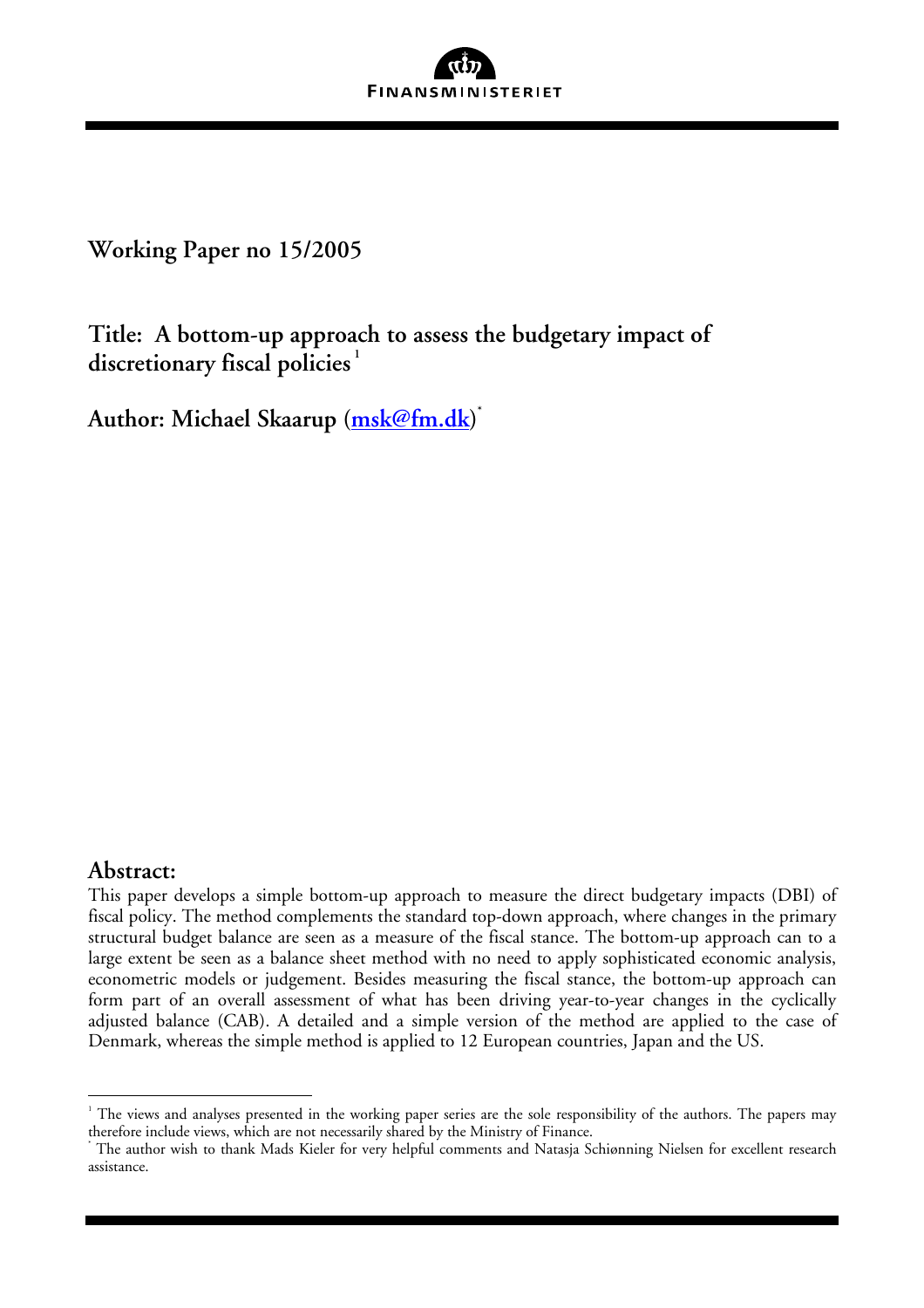### **1. Introduction**

International assessments of the fiscal stance usually start from the estimated cyclically adjusted balance (CAB), see for instance Girouard and Price (2004) or van den Noord (2000). In this *top-down approach*, year-to-year changes in the cyclically adjusted (primary) balance are taken as a measure of discretionary fiscal policy changes.

For a number of reasons, however, the change in the cyclically adjusted primary balance is an imperfect measure of discretionary fiscal policies.

*First*, changes in the cyclically adjusted balance reflect several other factors in addition to the immediate budgetary impact of discretionary measures. Hence, changes in the cyclically adjusted balance may be affected by one-off measures, various technical factors, and the impact on potential output of labour market policies, tax reforms etc. For instance, reductions in structural unemployment over a given period – giving rise to an improvement in the cyclically adjusted balance – may be interpreted as contractionary fiscal policy even if discretionary fiscal measures (on average) stimulated activity over the same time span.

*Second*, the cyclically adjusted balance is conceptually constructed by adjusting the actual balance for, in particular, estimated cyclical effects. Inaccuracies in measuring the cyclical element (either in the size of the output gap or the budgetary elasticities used) may hence lead to spurious correlations between the cyclically adjusted balance and the output gap.

Although, the estimated total change in Denmark's cyclically adjusted balance from 1995 to 2005 is generally similar when using the OECD's or the Danish Ministry of Finance's calculations, there are major differences in individual years. In three out of ten years, the changes in the cyclically adjusted balance are of opposite signs and in half of the years the results differ by more than ½ per cent of GDP. This uncertainty in the top-down method poses a problem since it can lead to quite different policy assessments.

The aim of this paper is to test to what extent a simplified bottom-up approach can work as a supplement, a consistency check or an alternative to the top-down approach. The *bottom-up approach*  measures changes in the fiscal stance in which the direct budgetary impact of discretionary fiscal policy is estimated on the basis of developments in individual revenue and expenditure items relative to defined neutral paths for these items. In contrast to the top-down approach, this method avoids problems associated with measuring the output gap and budgetary elasticities, and it avoids counting the budgetary impact of, for instance, employment-enhancing structural reforms as fiscal policy.

To calculate the bottom-up indicator is relatively simple. The bottom-up approach can to a large extent be seen as a balance sheet method where only few assumptions have to be made and with no need to apply sophisticated economic analysis, econometric models or judgement. This is in contrast to the topdown approach. However, the bottom-up approach requires detailed data, which might not be easily accessible. Thus, for a general application to international data a thorough look at the data would be required.

The bottom-up approach can form part of an overall assessment of what has been driving year-to-year changes in the cyclically adjusted balance. The annual change in the cyclically adjusted primary balance can be broken down into the contribution from fiscal policy's direct budgetary impact and a contribution from structural developments (defined as the net budgetary impact of changes in structural employment) as well as residual factors. Although this decomposition cannot be exhaustive, it provides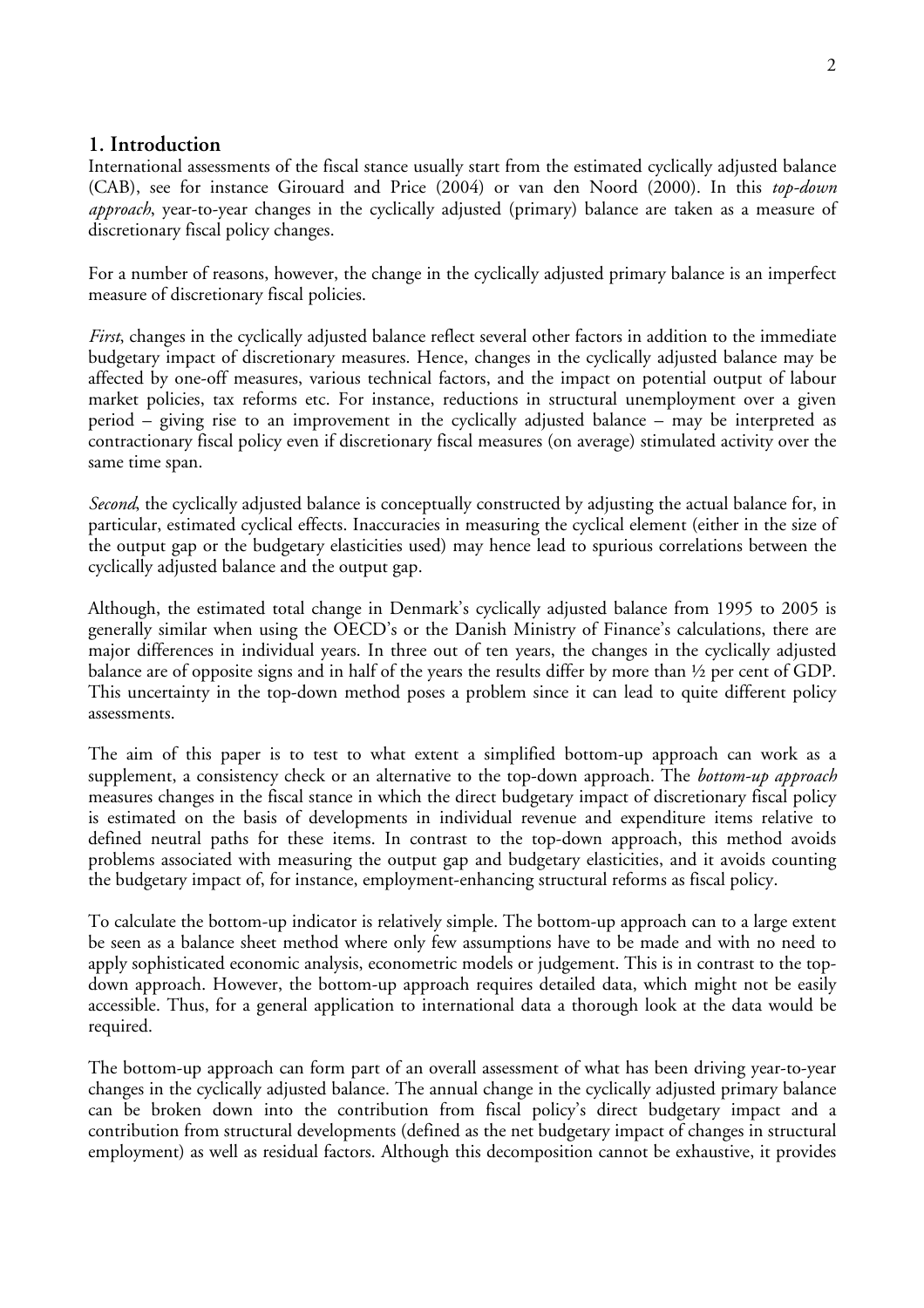a rough estimate of the contributions of fiscal and structural developments, respectively, to developments in the overall cyclically adjusted balance.

The paper describes the relatively detailed method used by the Danish Ministry of Finance to estimate the bottom-up indicator for Denmark and then develops a simplified method, which may be applied to a number of countries using less detailed information. The main results:

- The results of the detailed and simple bottom-up method of estimating the *Direct Budgetary Impact* (DBI) of fiscal policy for Denmark are quite similar, suggesting that the simple method can be applied (to other countries) without a significant loss of information. The average margin of error is typically ¼ per cent of GDP. Using OECD data for Denmark does not add much to this margin of error.
- The results of the *top-down* approach and the *bottom-up* approach differ quite significantly in some years. Aside from data uncertainties, the differences reflect that the top-down approach measures effects in addition to fiscal policy, particularly the effects of structural developments (i.e. changes in structural unemployment and effective labour supply).

Applying the method to a number of European countries, Japan and the US gives rise to, in particular, the following conclusions:

- On an overall basis the calculations suggest that structural developments (i.e. changes in structural unemployment and effective labour supply) in most countries have strengthened the structural position of public finances, while fiscal policy has weakened the cyclically adjusted balance from 1995 to 2003.
- For countries such as Belgium, Spain, Ireland and Italy the cyclically adjusted primary balance has only decreased moderately since the mid 1990s. This can be attributed to large increases in structural employment over the period in question. Thus, structural developments have improved the underlying position of primary public finances and in this way made room for a relatively loose fiscal policy<sup>2</sup>[.](#page-2-0)
- In countries as France, Germany, the UK, Sweden and the US a tight fiscal policy in the years 1996-98 have been succeeded by a relaxation of the fiscal stance in the beginning of this decade. The calculations indicate that the fiscal stance since 2000 has been more lax when measured by the top-down approach than by the bottom-up approach. Structural developments have at the same time only improved the cyclically adjusted balance modestly.

The paper is structured as follows: first, it describes the detailed method used by the Danish Ministry of Finance to estimate the direct budgetary impacts of fiscal policy for Denmark. Subsequently, a simplified method is developed, which may be applied to a number of countries (e.g. the EU countries) for which the same detailed information is not readily available in all cases.

The estimated direct budgetary impacts of fiscal policies are then compared to the estimated changes in cyclically adjusted balances. The impact of structural developments, including changes in the structural unemployment rate, on structural fiscal balances is also estimated.

1

<span id="page-2-0"></span> $^2$  For countries with relatively rapid population growth or increases in female labour participation ratios (due to for instance cultural changes or catching-up effects) – and thus higher labour-force growth – the definition of a neutral economic scenario (when calculating the DBI) may be underestimating the trend growth rate in real and nominal GDP. This implies that the derived direct budgetary impact of fiscal policy may generally be biased toward measuring a too expansionary fiscal policy. The counterpart to this is a more positive effect on public finances from structural developments.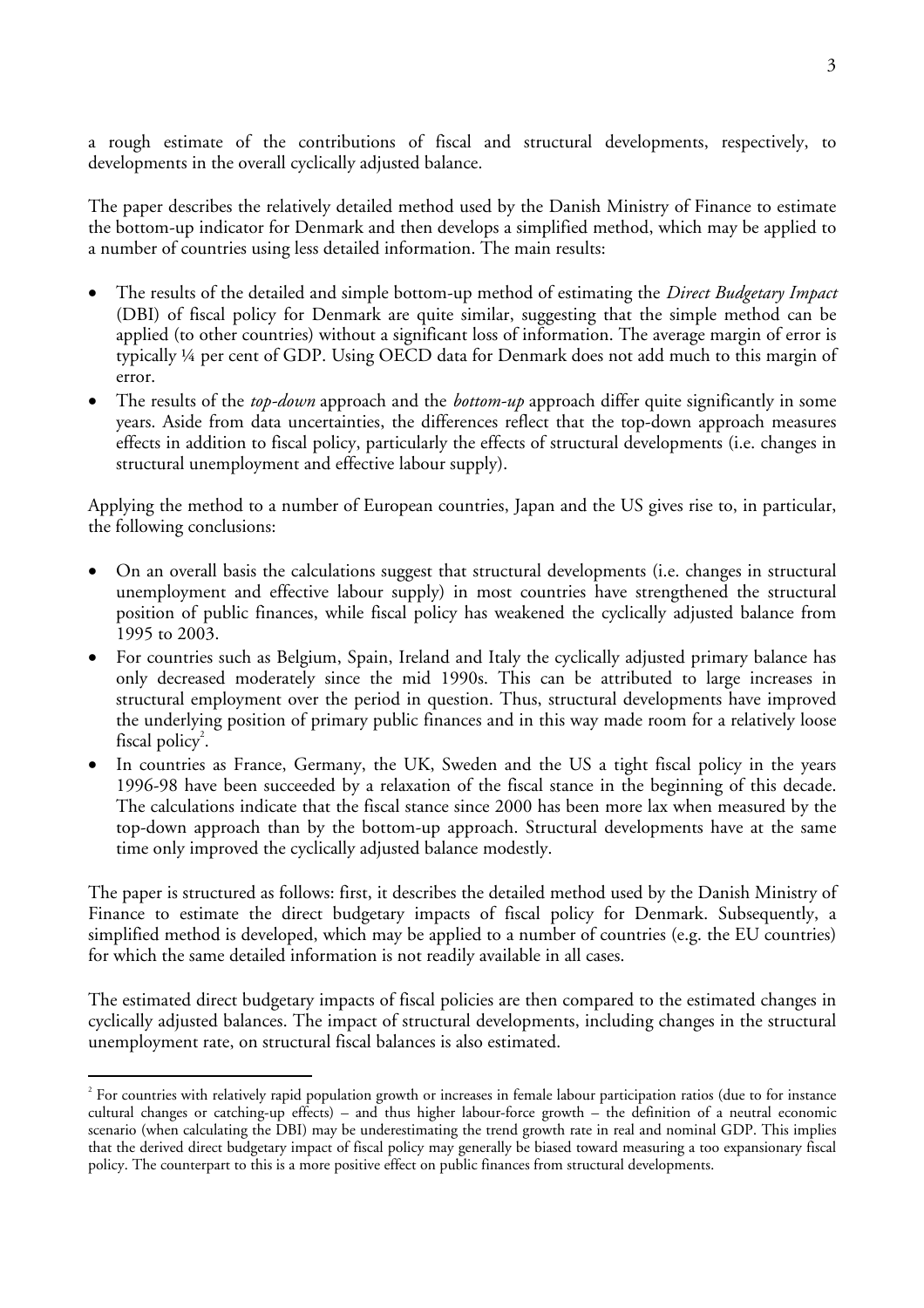Finally, the results of the simple method to estimate the direct budgetary impact (DBI) are described for 12 EU countries, Japan and the US. Moreover, changes in the cyclically adjusted balances of these countries are decomposed into effects from both fiscal policy and structural developments.

### **2. Direct budgetary impacts (DBI) – a detailed method**

Fiscal policy's *direct budgetary impacts (DBI)* measures the impact of discretionary fiscal policy on the budget balance. A positive DBI reflects fiscal consolidation, while a negative DBI indicates a fiscal policy-induced weakening of public finances. As a guiding principle, it is intended to avoid automatic fiscal stabilizers being counted as discretionary fiscal policy measures.

The method as applied to Denmark is based on a detailed approach, in which individual revenue and expenditure items are considered at a disaggregated level<sup>3</sup>[.](#page-3-0)

Neutral fiscal policy is defined in terms of so-called "neutral policy paths" for each item so as to be consistent with an unchanged budget balance (in percent of GDP) in a steady state scenario with trend growth, constant employment and unemployment rates, unchanged income distribution etc. The scenario assumes that trend growth of nominal GDP corresponds to trend private sector wage growth (about 4 percent per year), real GDP growth corresponds to trend productivity growth (about 2 percent), while prices rise in line with the difference between wage and productivity growth (about 2 percent per year).

For countries with relatively rapid population growth or increases in female labour participation ratios (due to for instance cultural changes or catching-up effects) – and thus higher labour-force growth – the definition of a neutral economic scenario may be underestimating the trend growth rate in real and nominal GDP. This implies that the derived direct budgetary impact of fiscal policy may generally be biased toward measuring a too expansionary fiscal policy.

With respect to *revenues,* discretionary fiscal policy generally entails changes in rules or tax rates. A fairly detailed breakdown of the tax code is applied. For some revenue categories, however, estimates are not based on actual rule changes, but on summary measures, *cf. box 1*.

| Budget item  | Neutral path                                                                                                                                                                                           |
|--------------|--------------------------------------------------------------------------------------------------------------------------------------------------------------------------------------------------------|
| Revenues:    |                                                                                                                                                                                                        |
|              | Direct taxes  Unchanged tax rates and rules. A detailed breakdown of the tax code is applied.                                                                                                          |
|              | Indirect taxes Unchanged percentage rates. For excise duties and other indirect taxes set in DKK amounts, the neutral rate<br>increases in line with consumer prices. A detailed breakdown is applied. |
|              | Social contributions Unchanged contribution rates. Revenues are broken down by several different types of contributions.                                                                               |
| Expenditures |                                                                                                                                                                                                        |
|              | Public consumption  Nominal expenditure growth corresponding to private sector wage growth. Expenditures are split in public<br>sector wage bill and purchases from the private sector.                |
|              | Subsidies Nominal expenditure growth corresponding to private sector wage growth.                                                                                                                      |
|              | Investment  Nominal expenditure growth corresponding to private sector wage growth.                                                                                                                    |
|              | Social income transfers Indexation factor corresponding to private sector wage growth. A detailed breakdown by individual categories of                                                                |
|              | income transfers is applied.                                                                                                                                                                           |

**Box 1. Defined neutral paths for individual budget items**

 $\overline{a}$ 

<span id="page-3-0"></span><sup>3</sup> The method has been continuously updated and documented; see Finansministeriet (2000) and the update in Finansministeriet (2004).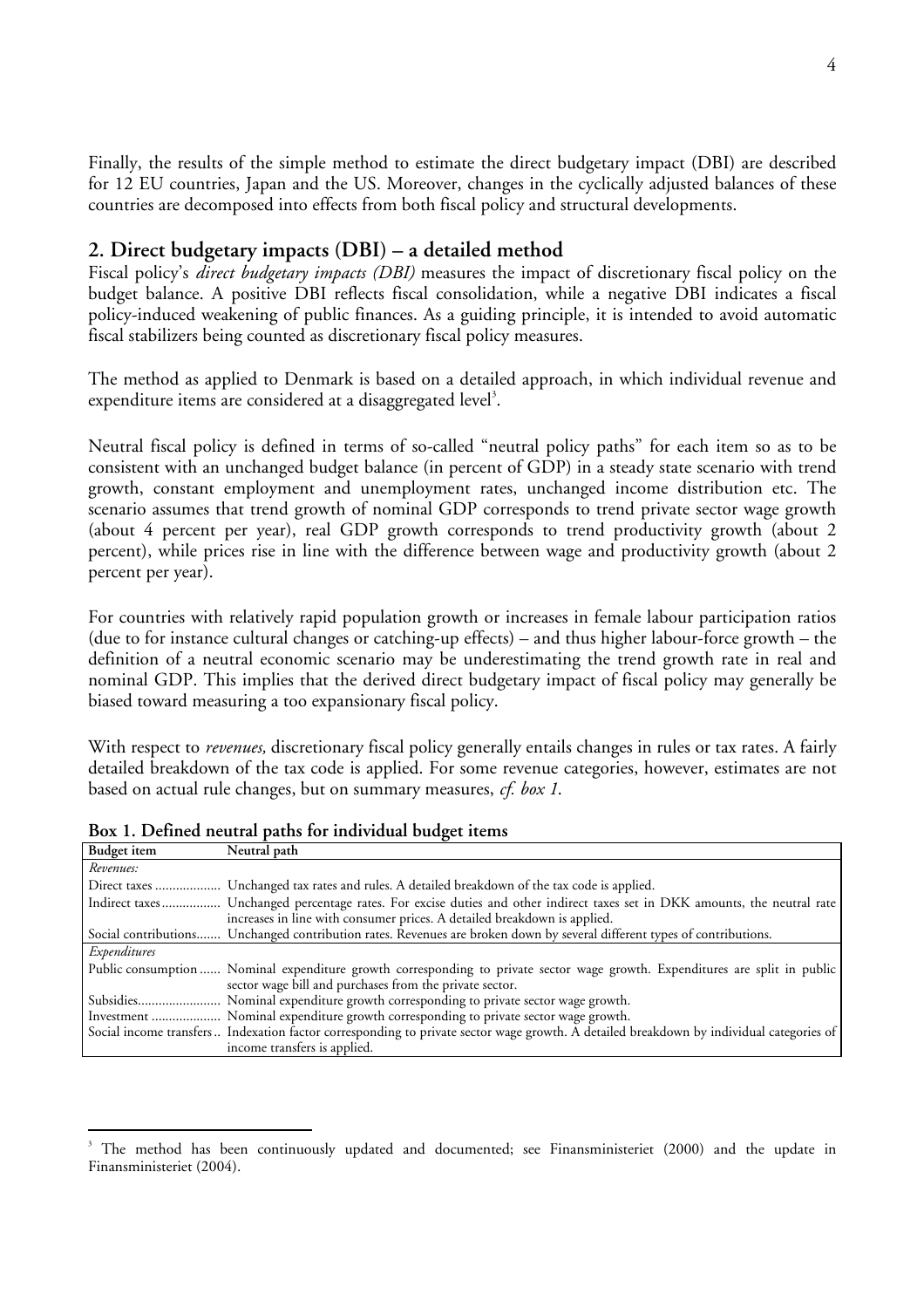For excise duties (which are defined in DKK-amounts and are not automatically indexed to prices), the fiscal easing and reduction in revenues (fiscal drag), which is implied by unchanged rates when prices rise, is considered discretionary policy. The neutral path for each type of excise duty is thus one of a gradual increase in line with consumer price inflation.

Lags in the indexation of income tax brackets – e.g. income tax brackets for income taxation – are also considered discretionary policy. The tax brackets are regulated each year using an (official) indexation factor based on wage increases two years earlier. If wage increases in the current year are higher (lower) than two years earlier a larger (smaller) share of incomes will fall under the tax rate of higher brackets (for progressive tax systems), which implies higher (lower) public revenues.

With respect to *expenditures,* discretionary fiscal policy is not to the same extent characterized by changes of rules.

*Public consumption* primarily consists of the public sector wage bill and purchases of goods and services from the private sector. An unchanged share of public consumption in GDP will, in a neutral economic scenario, require unchanged public employment, public sector wage increases in line with private sector wages, and a nominal increase in purchases from the private sector corresponding to nominal GDP growth. The fiscal benchmark for real growth in public employment is thus 0 percent, whereas it is 2 percent for real growth in net purchases from the private sector. Real growth in excess of this increases, ceteris paribus, the share of public consumption in GDP, which would be considered expansionary fiscal policy.

For *income transfers* to households, two types of neutral paths are considered.

For unemployment benefits and social welfare payments, the aim of the method is to capture the expenditure impact of changes in replacement rates – understood as the difference between the actual average increase in transfer incomes per recipient and the increase in private sector wages. Hence, changes in the number of recipients are not included in the DBI, since changes in rules governing access to and eligibility for benefits are considered structural policy measures. Cyclical fluctuations in unemployment do not affect the direct revenues, for given transfer income levels, but only count as automatic stabilizers.

For all other transfer categories (about 15 percent of total transfers) the direct budgetary impacts are calculated as the difference between the actual increase in expenditures and private sector wage growth.

The results indicate that fiscal policy in Denmark in the period 1995-99 had a dampening impact on economic activity by contributing to an improvement in the cyclically adjusted balance (CAB) totalling some 1½ percent of GDP. By contrast, in the period 2000-04 fiscal policies have on balance been expansionary and weakened the public balance by some 1½ percent of GDP, *cf. table 1*.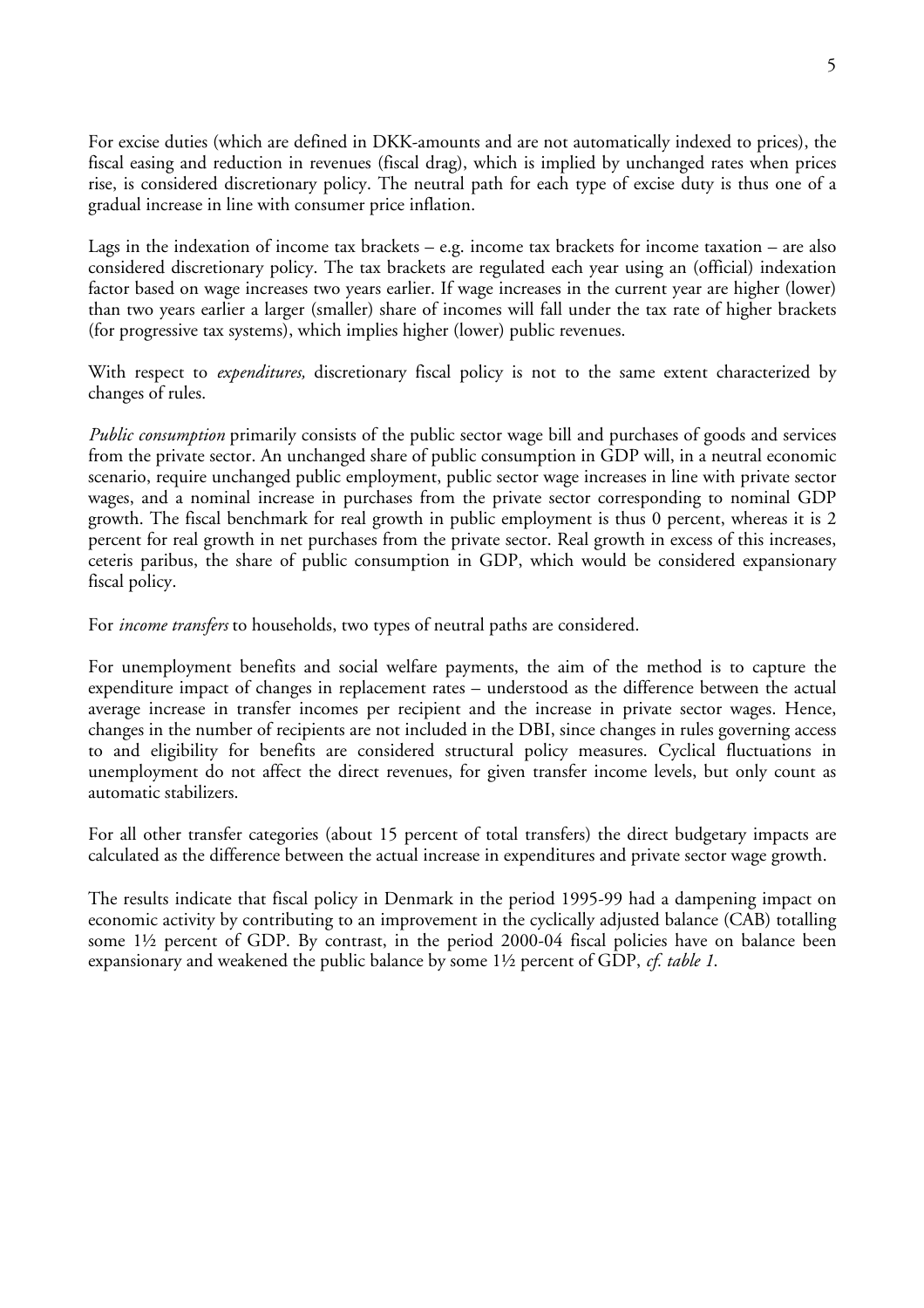|                          | 1995   | 1996 | 1997   | 1998          | 1999   | 2000   | 2001   | 2002   | 2003   | 2004   | 2005   |
|--------------------------|--------|------|--------|---------------|--------|--------|--------|--------|--------|--------|--------|
|                          |        |      |        |               |        |        |        |        |        |        |        |
|                          | $-0.3$ | 0.3  | 0.0    | $-0.4$        | 0.2    | 0.1    | 0.0    | $-0.5$ | $-0.1$ | $-0.7$ | 0.0    |
|                          | 0.0    | 0.4  | 0.2    | 0.7           | 0.2    | $-0.4$ | 0.2    | 0.0    | $-0.1$ | $-0.4$ | $-0.2$ |
| Social contributions     | 0.0    | 0.0  | 0.0    | 0.0           | 0.1    | 0.2    | $-0.1$ | 0.0    | 0.0    | 0.0    | 0.0    |
|                          | $-0.3$ | 0.7  | 0.2    | 0.2           | 0.5    | $-0.1$ | 0.2    | $-0.5$ | $-0.2$ | $-1.1$ | $-0.2$ |
|                          | 0.1    | 0.4  | $-0.1$ | $0.4^{\circ}$ | 0.1    | 0.0    | 0.2    | 0.1    | 0.0    | 0.0    | $-0.2$ |
| Investment and subsidies | $-0.1$ | 0.2  | $-0.2$ | $-0.2$        | $-0.1$ | 0.0    | 0.1    | $-0.1$ | $-0.2$ | 0.1    | $-0.1$ |
| Social income transfers  | $-0.5$ | 0.0  | $-0.4$ | $-0.1$        | $-0.1$ | 0.0    | 0.0    | $-0.1$ | 0.0    | $-0.1$ | $-0.2$ |
|                          | $-0.5$ | 0.6  | $-0.6$ | 0.1           | $-0.1$ | 0.0    | 0.4    | $-0.2$ | $-0.2$ | 0.0    | $-0.5$ |
|                          | 0.1    | 0.1  | 0.8    | 0.1           | 0.5    | $-0.1$ | $-0.2$ | $-0.3$ | 0.0    | $-1.1$ | 0.3    |

**Table 1. DBI: Fiscal policy's impact on public finances in Denmark, detailed method.** 

Note: The contribution from social income transfers is net of tax. The Special Pension arrangement is excluded from social contributions. Data: Statistics Denmark.

### **3. Direct budgetary impacts (DBI) – a simple method**

The detailed method for calculating the DBI cannot easily be implemented consistently across countries since adequate and comparable information about the often complicated tax and transfer systems etc. of individual countries are not readily available at such a disaggregated level.

Hence, summary measures of the DBI are calculated below derived from the detailed method. The objective is that the method should be easy to apply across a selection of countries, e.g. the EU countries. The breakdown of public revenues and expenditures is described in *box 2*.

| <b>Budget</b> item | Neutral path                                                                                                                                                                                                                                                                                                                                                                                                                                                                                                                                                                   |
|--------------------|--------------------------------------------------------------------------------------------------------------------------------------------------------------------------------------------------------------------------------------------------------------------------------------------------------------------------------------------------------------------------------------------------------------------------------------------------------------------------------------------------------------------------------------------------------------------------------|
| Revenues:          |                                                                                                                                                                                                                                                                                                                                                                                                                                                                                                                                                                                |
| Direct taxes       | Unchanged revenue relative to the tax base – corresponding to a constant implicit tax rate. Personal income tax<br>revenues are compared to a measure of the tax base consisting of total compensation of employees and social<br>transfers less social contributions, whereas corporate tax revenues are compared to the gross operating surplus.<br>The implicit tax rates are calculated accordingly. Changes to these two implicit tax rates – multiplied by the tax<br>bases – are taken as a measure of the direct budgetary impact of discretionary direct tax changes. |
| Indirect taxes     | Unchanged revenue relative to the tax base – corresponding to a constant implicit tax rate. Nominal private<br>consumption is taken as the tax base and the same approach is used as for direct taxes.                                                                                                                                                                                                                                                                                                                                                                         |
|                    | Social contributions Unchanged revenue relative to the total compensation of employees – corresponding to a constant implicit tax                                                                                                                                                                                                                                                                                                                                                                                                                                              |
|                    | rate. Again, the same approach is applied, using total compensation of employees as the tax base.                                                                                                                                                                                                                                                                                                                                                                                                                                                                              |
| Expenditures:      |                                                                                                                                                                                                                                                                                                                                                                                                                                                                                                                                                                                |
|                    | Public consumptions Nominal expenditure growth corresponding to private sector wage growth. Total consumption expenditures are<br>used.                                                                                                                                                                                                                                                                                                                                                                                                                                        |
|                    |                                                                                                                                                                                                                                                                                                                                                                                                                                                                                                                                                                                |
|                    | Investment  Nominal expenditure growth corresponding to private sector wage growth.                                                                                                                                                                                                                                                                                                                                                                                                                                                                                            |
|                    | Social income transfers  Average indexation factor corresponding to private sector wage growth. Total expenditures on transfers are used,<br>since these are the only ones for which OECD-data are readily available. The base (i.e., the number of recipients<br>of transfer incomes) is difficult to identify in international data. It is proxied by the total population aged 15 and<br>above less employment.                                                                                                                                                             |

**Box 2. Defined neutral paths for individual budget items using OECD-data**

The simplified method has some limitations. For instance, it has proven difficult to establish a meaningful measure of the number of transfer recipients because of a lack of easily-accessible data. The proxy used consists of all adults that are not employed, including for instance housewives (and -men) etc. In addition, social income transfers may vary substantially across different types of transfers. For instance, average pensions may deviate from average unemployment benefits, and hence compositional changes risk being interpreted, under the method, as discretionary fiscal policy.

Similarly with respect to revenues, the measures of the tax bases are rough. For example, in some countries most types of social transfers are not taxed (i.e., they are in effect paid out net of tax), while in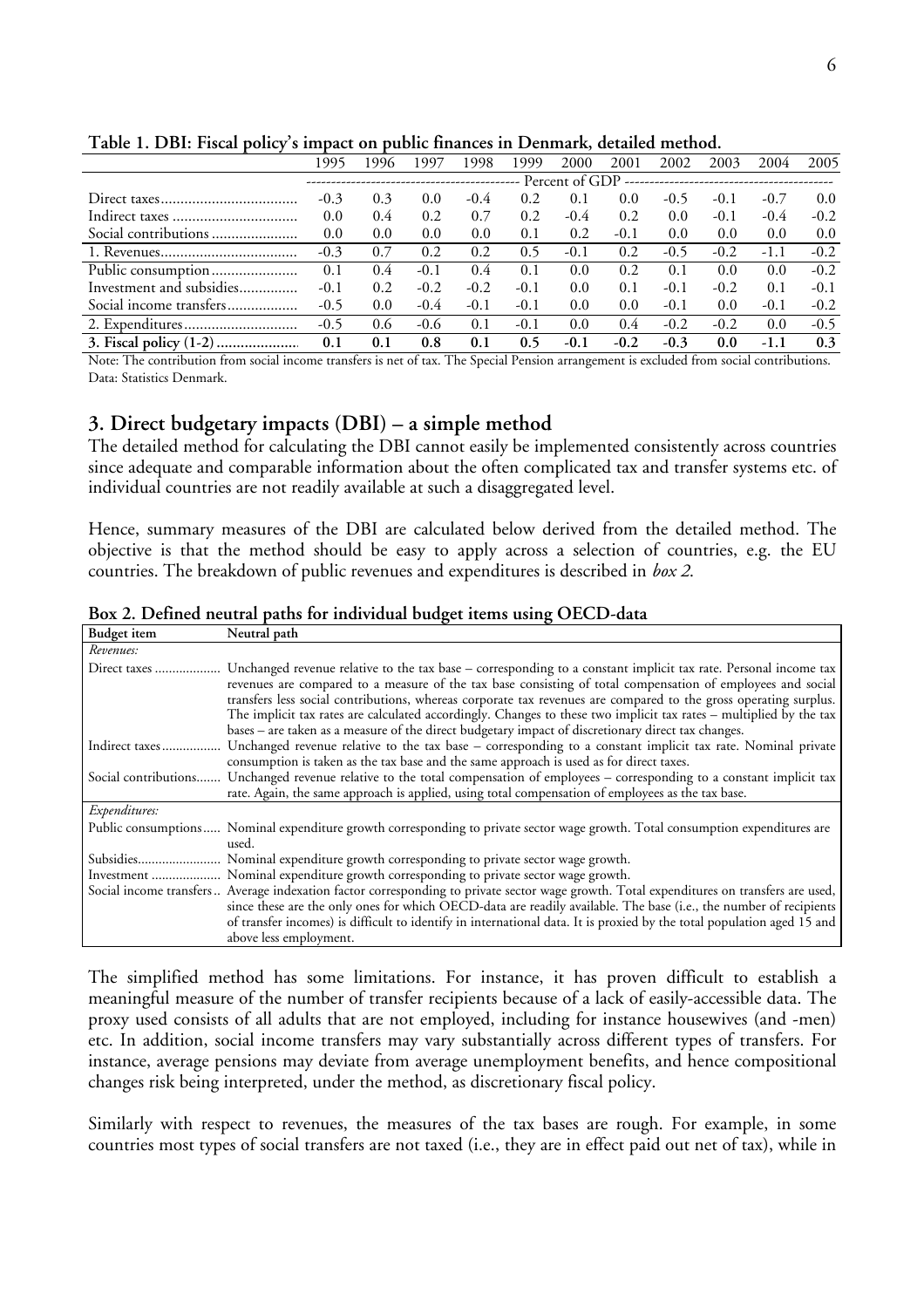some countries income tax revenues are affected by changes in net pension payments. Changes in asset prices may also affect direct tax revenues in several countries, including Denmark where revenues from the tax on pension investment returns can fluctuate by as much as 1 per cent of GDP from one year to another. The considered tax base is for all countries probably also inadequate for corporate taxes, which in the calculations are assumed to be levied on gross operating surpluses.

#### *Applying the simplified method to Danish data*

The simple method yields broadly similar results for Denmark as the more detailed method outlined previously, although there are deviations in individual years. The broad picture remains that fiscal policy improved public finances by some 1½ percent of GDP from 1995 to 1999. From 2000 to 2004, fiscal policy expansions reduced the budget balance by some 1½ percent of GDP – in line with the results of the detailed method, *cf. table 2*.

**Table 2. DBI: Fiscal policy's impact on public finances in Denmark, simple method, national data**

|                          | 1995   | 1996          | 1997          | 1998   | 1999   | 2000   | 2001   | 2002   | 2003   | 2004    | 2005   |
|--------------------------|--------|---------------|---------------|--------|--------|--------|--------|--------|--------|---------|--------|
|                          |        |               |               |        |        |        |        |        |        |         |        |
|                          | 0.2    | $0.4^{\circ}$ | 0.2           | $-0.6$ | 0.7    | 0.5    | 0.0    | $-0.7$ | $-0.2$ | $-0.4$  | 0.1    |
|                          | 0.1    | 0.4           | 0.2           | 0.7    | 0.1    | $-0.2$ | 0.3    | 0.2    | $-0.2$ | $-0.3$  | $-0.1$ |
| Social contributions     | 0.0    | 0.0           | 0.0           | 0.0    | 0.1    | 0.2    | $-0.1$ | 0.0    | 0.0    | 0.0     | 0.0    |
|                          | 0.3    | 0.8           | $0.4^{\circ}$ | 0.1    | 1.0    | 0.4    | 0.2    | $-0.5$ | $-0.4$ | $-0.7$  | $-0.1$ |
|                          | 0.1    | 0.4           | 0.0           | 0.3    | $-0.1$ | 0.0    | 0.5    | 0.1    | $-0.1$ | $0.0\,$ | $-0.3$ |
| Investment and subsidies | $-0.1$ | 0.2           | $-0.1$        | $-0.3$ | $-0.1$ | 0.1    | 0.1    | $-0.1$ | $-0.2$ | 0.1     | $-0.1$ |
| Social income transfers  | $-0.3$ | 0.0           | $-0.3$        | $-0.2$ | $-0.1$ | 0.1    | 0.0    | $-0.1$ | 0.0    | $-0.1$  | $-0.3$ |
|                          | $-0.3$ | 0.7           | $-0.5$        | $-0.2$ | $-0.3$ | 0.2    | 0.6    | $-0.1$ | $-0.3$ | $-0.1$  | $-0.6$ |
|                          | 0.6    | 0.1           | 0.9           | 0.3    | 1.2    | 0.2    | $-0.4$ | $-0.4$ | $-0.1$ | $-0.7$  | 0.5    |

Note: The contribution from social income transfers is net of tax. The Special Pension scheme is excluded from social contributions. Taxes are corrected for movements in the revenue from the tax on pension funds' investment returns and corporate taxes.

Data: Statistics Denmark.

#### *The simplified method applied to OECD data for Denmark*

Using OECD data for Denmark, the deviations are not much larger than when the Danish-source data is used, *cf. figure 1*. However, for a general application to international data a thorough look at the data would be required. For instance, the concept and data used for wage increases plays a key role for the estimated budgetary impact from expenditures.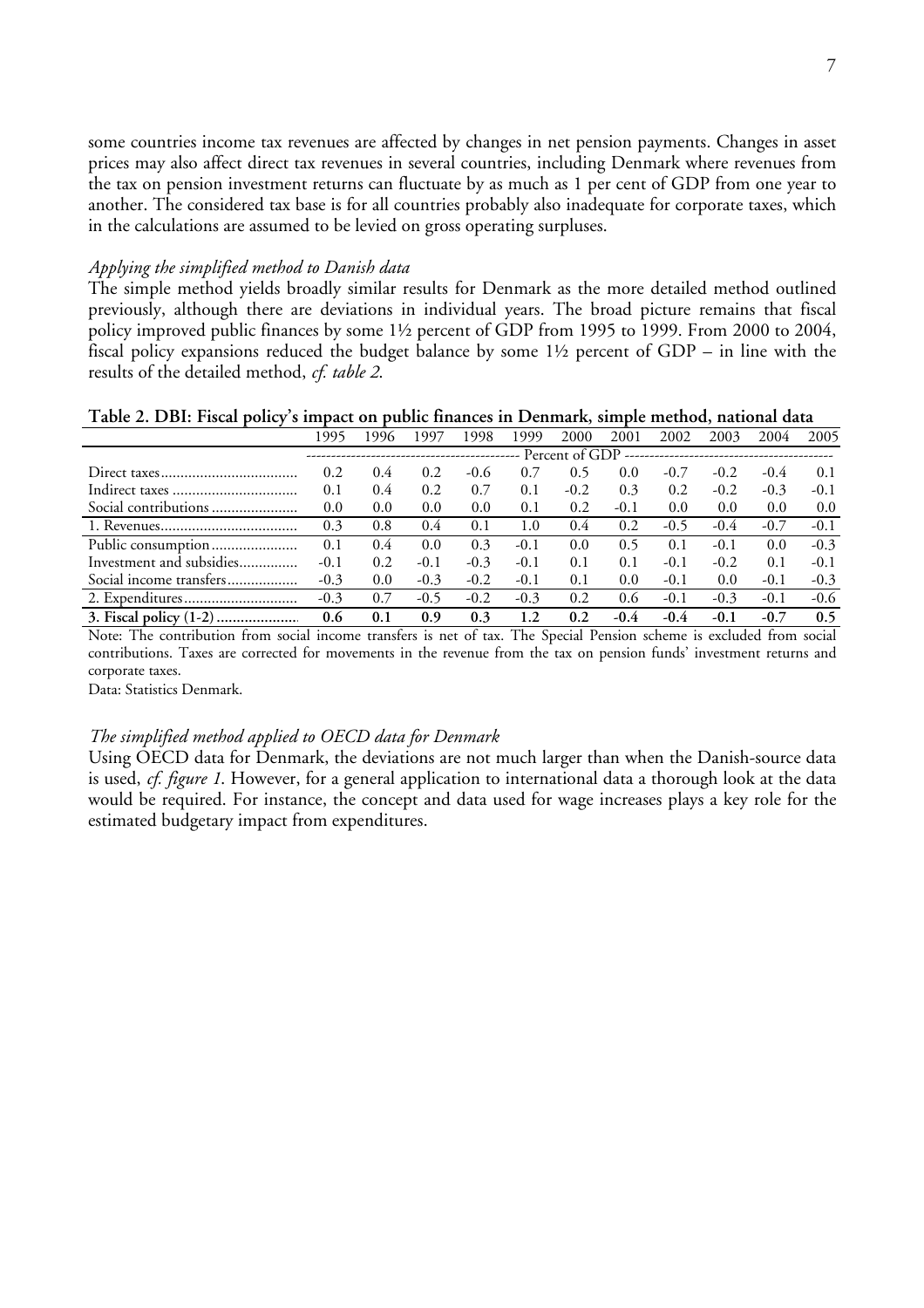

Note: The simple method (both for Danish and OECD data) is corrected for movements in the revenue from the tax on pension funds' investment returns and corporate taxes. Furthermore, Danish data for wage increases are used in the calculation on OECD data.

Data: Statistics Denmark and OECD Economic Outlook 75, June 2004.

### **4. Decomposing the cyclically adjusted balance (top-down approach)**

The cyclically adjusted balance is calculated by correcting the actual balance for the estimated impact of cyclical fluctuations as well as – in the Danish case – changes in equity prices and other temporary or one-off factors, *cf. box 3*.

#### **Box 3. Calculating the cyclically adjusted balance**

In principle, the calculation of the cyclical contribution *CC* to public finances consists of two parts. First, the calculation of the output gap *YGAP*, and secondly calculating the cyclical sensitivity of public finances corresponding to the budget factor (semi-elasticity)  $\varepsilon$  in the relation below:

CC *=* ε⋅*YGAP, where* ε *> 0*

In the Ministry of Finance's application, the output gap used is based on an employment gap, made up of an unemployment gap and the deviation of the labour force from its cyclically-adjusted level. The budget factor is derived from simulations using the macroeconomic model ADAM. Hence, the budget factor is a result of the estimated and institutional relations entering in the model. Derived effects on the broader economy (including prices and wages) are in this way included.

The budget factor is estimated with some uncertainty. In addition to uncertainty regarding lags in the adjustment of employment to its desired level (labour-hoarding effects), the budget factor will also depend on whether movements in activity are driven by, for instance, private consumption or exports. Using ADAM simulations makes it possible to calculate a corrected budgetary elasticity for each year, which takes into account changes in the demand composition, and hence to separate out their impact on the cyclically adjusted balance.

The calculated cyclically adjusted balance also corrects for the impact of special items *SI*, which are not directly associated with the cycle, but which may have considerable and highly variable influence on public finances from year to year. In particular, this concerns the tax on pension investment returns (depending on equity and bond price fluctuations), corporate taxation, fluctuations in net interest payments around trend, as well as changes in public net capital and other income transfers.

Hence, the cyclically adjusted balance (or structural budget balance) *CAB* may be expressed as the actual balance *B* less a cyclical contribution CC and a correction for special items, *SI*:

*CAB = B – CC – SI* 

The OECD's current calculation of the cyclically adjusted balance does not take account of the contribution from special items, cf. Giorno et al. (1995), although an effort is made to control for fluctuations in asset-prices and "one-off" factors, cf. Girouard and Price (2004). International data are incomplete, and taking account of such factors could reduce the transparency of the calculations. Both for the level of the cyclically adjusted balance and the annual changes in the primary cyclically adjusted balance (the top-down approach to measuring fiscal policy) there are significant deviations between the OECD's estimates and those of the Ministry of Finance, *cf. figure a*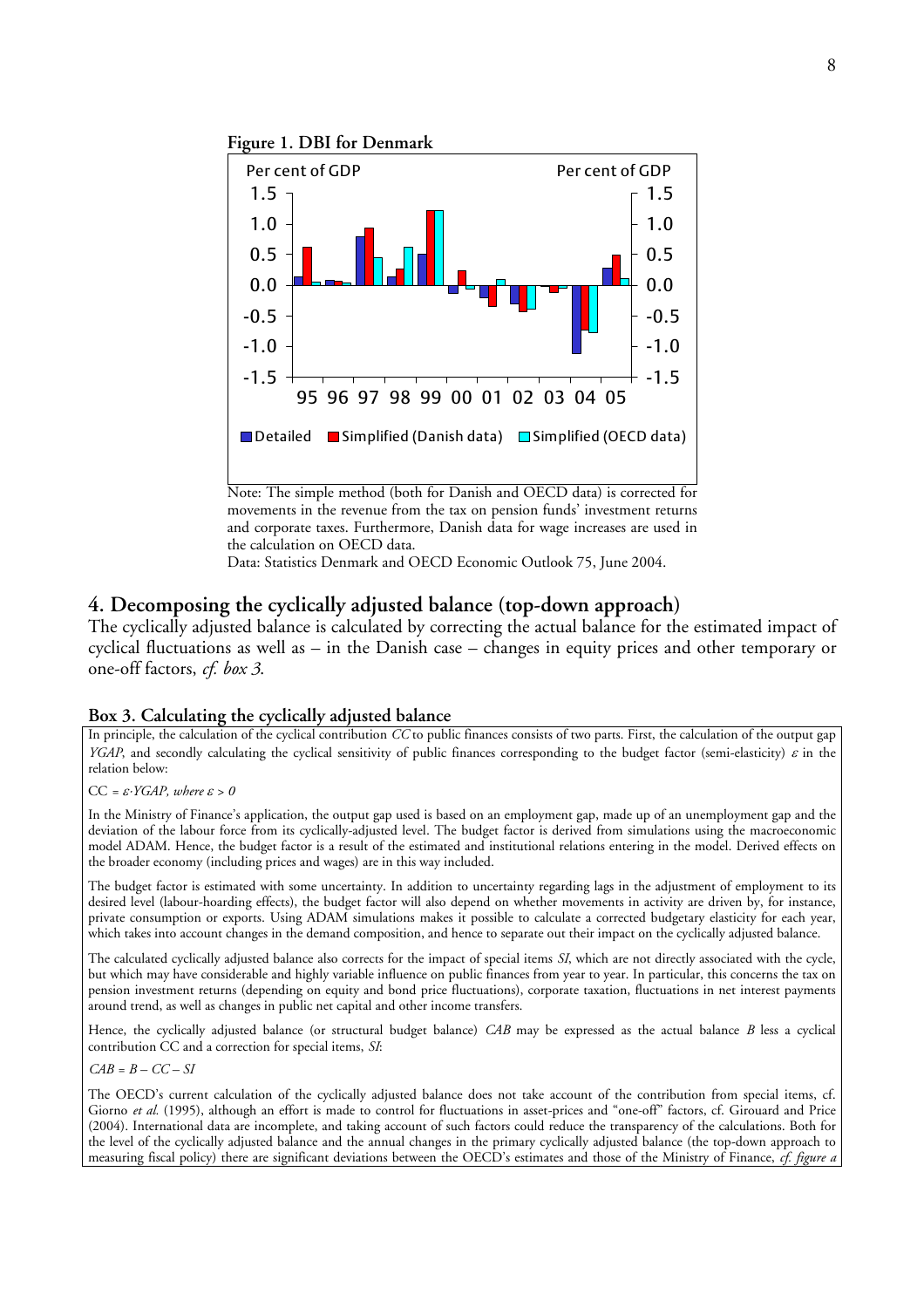

The estimates indicate a notable improvement of the cyclically adjusted balance since 1995. A cyclically adjusted deficit of almost 1 per cent of GDP in 1995 has been turned to a cyclically adjusted surplus of just above 1 per cent of GDP in 2004.

The annual change in the cyclically adjusted primary balance (CABP) can be broken down into the contribution from fiscal policy's direct budgetary impacts (DBI), contributions from structural developments (STR) defined as the net budgetary impact of changes in structural employment, contributions from changes in the demand composition (DCOM) where high growth in private consumption (which is subject to indirect taxes) relative to GDP improves the budget balance, and special factors (SI), including the tax implications of net pension contributions, North Sea oil and gas revenue etc., cf. below:

∂*CABP = DBI + STR + DCOM + SI + residual*

The contributions are chosen so they can be considered mutually independent. The assessment of the DBI may hence form part of an overall assessment of what has been driving year-to-year changes in the cyclically adjusted balance. Although this decomposition cannot be exhaustive, it does provide a rough tool to distinguish between the respective contributions of fiscal and structural developments to developments in the overall cyclically adjusted balance, *cf. table 3*.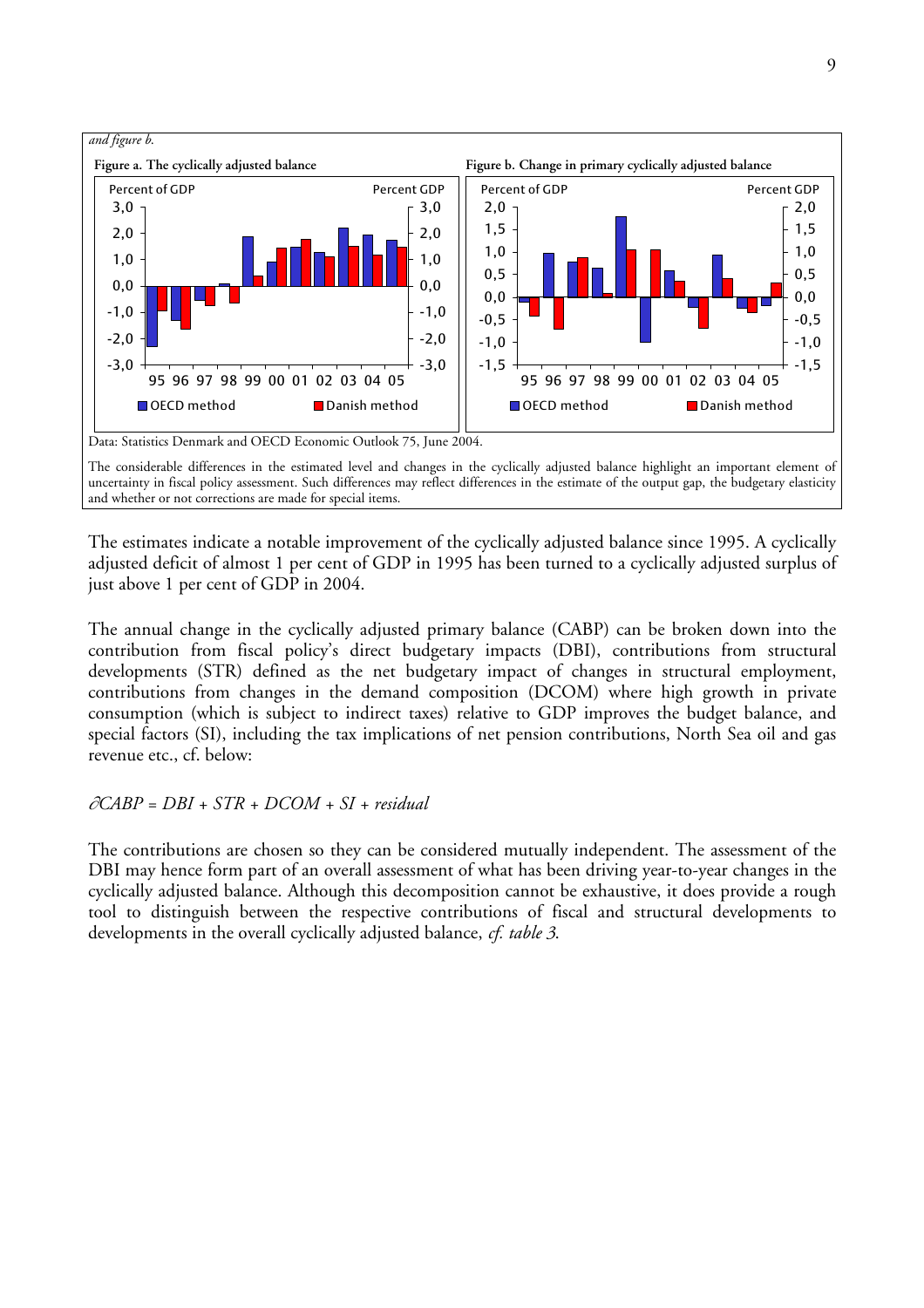|                                     | 995    | 1996   | 1997   | 1998   | 999    | 2000   | 2001   | 2002   | 2003 | 2004   | 2005   |  |  |
|-------------------------------------|--------|--------|--------|--------|--------|--------|--------|--------|------|--------|--------|--|--|
|                                     |        |        |        |        |        |        |        |        |      |        |        |  |  |
| Cyclically adjusted balance         | $-0.9$ | $-1.6$ | $-0.8$ | $-0.7$ | 0.4    | 1.4    | 1.8    |        | 1.5  |        | 1.5    |  |  |
|                                     | 2.7    | 2.5    | 2.4    | 2.1    | 1.9    | 1.6    | 1.3    | 1.0    | 0.8  | 0.7    | 0.5    |  |  |
| Cyclically adjusted primary balance | 1.8    | 0.9    | 1.6    | 1.4    | 2.3    | 3.0    | 3.1    | 2.1    | 2.3  | 1.9    | 2.0    |  |  |
|                                     | $-0.4$ | $-0.9$ | 0.7    | $-0.2$ | 0.9    | 0.7    | 0.1    |        | 0.2  | $-0.4$ | 0.1    |  |  |
| Contributions to change:            |        |        |        |        |        |        |        |        |      |        |        |  |  |
|                                     | 0.1    | 0.1    | 0.8    | 0.1    | 0.5    | $-0.1$ | $-0.2$ | $-0.3$ | 0.0  | $-0.8$ | 0.3    |  |  |
| Structural developments             | 0.0    | $-0.2$ | 0.1    | 0.2    | 0.2    | 0.7    | 0.4    | $-0.2$ | 0.1  | 0.0    | $-0.2$ |  |  |
| Demand composition                  | $-0.4$ | $-0.2$ | $-0.2$ | $-0.2$ | $-0.3$ | $-0.7$ | $-0.4$ | 0.0    | 0.0  | 0.3    | 0.1    |  |  |
|                                     | 0.1    | $-0.5$ | $-0.1$ | $-0.5$ | 0.7    | 0.4    | 0.2    | $-0.6$ | 0.0  | 0.1    | 0.0    |  |  |
|                                     | $-0.2$ | $-0.1$ | 0.1    | 0.2    | $-0.2$ | 0.4    | 0.1    | 0.1    | 0.1  | 0.0    | $-0.1$ |  |  |

**Table 3. Decomposition of year-to-year changes in the primary cyclically adjusted balance for Denmark**

Note: The contribution from fiscal policy is based on the detailed calculation of DBI. Data: Statistics Denmark.

The contribution from structural developments (STR) is determined on the basis of known multipliers of the impact on public finances with respect to changes to the structural unemployment rate, the structural labour force and average working hours.

The structural balance improvement is related to a significant decline in the structural unemployment rate (among other things through increased emphasis on active labour market policies, stricter rules in the unemployment benefit system, etc.). Reductions in the structural unemployment rate have improved the cyclically adjusted budget balance by roughly 2 per cent of GDP from 1995 to 1999. Conversely, a decline in the effective labour supply has weakened the cyclically adjusted balance by roughly 1½ percent of GDP. In sum, structural developments have improved the cyclically adjusted balance by about  $\frac{1}{2}$  percent of GDP in this period. During 2000-04, structural developments have strengthened public finances by an additional 1 percent of GDP.

Fiscal policy, measured in terms of the DBI, has improved the cyclically adjusted balance by 1½ percent of GDP for the period 1995-99 as a whole, while it has weakened the underlying position by about  $1\frac{1}{2}$ percent of GDP through 2000-04.

The composition of demand may vary across the business cycle and from one business cycle to the next. Export-led growth benefits public finances less than domestically consumption driven growth. The composition of demand growth will be reflected in the budgetary elasticity, as explained in box 3. In years in which growth in private consumption is less than GDP growth, the average budget elasticity will be smaller.

Including the demand composition effects, the calculations show that the slower growth in private consumption relative to GDP growth during 1995-2002 contributed to a weakening of public finances by about 2 per cent of GDP during this period. As it turns out, this is a major part of the explanation of why public finances have not improved more during this period despite a very considerable reduction in the structural unemployment rate and falling net interest payments.

The improvement in the cyclically adjusted balance has helped to lower the public debt as a share of GDP. Correspondingly, and reinforced by lower interest rates, net interest payments have been declining and contribute around 2 percent of GDP to the improvement in the cyclically adjusted balance from 1995 to 2004.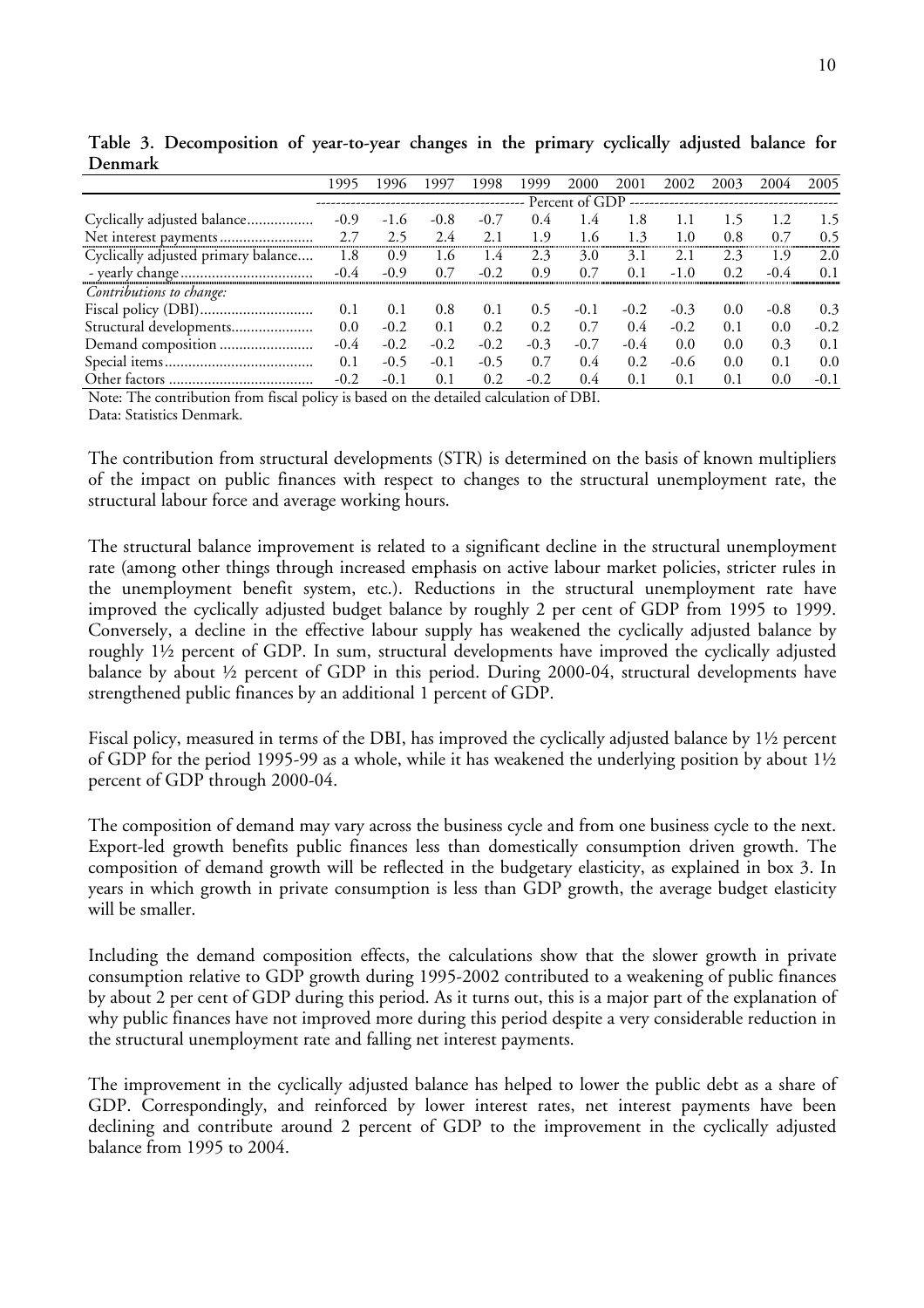## **5. Applying the method to 12 EU countries, the US and Japan**

The purpose of estimating the DBI using the simplified method is to test the ability to assess discretionary fiscal policies for a number of countries. Estimating the DBI for these countries further permits decomposing the annual change in the cyclically adjusted balance (based on the OECD calculation) for these countries. Thus, from relatively simple methods, it is possible to estimate the impacts of structural developments and demand composition, *cf. table 4.* 

**Detailed method for Denmark General method for OECD countries**  1. Fiscal policy A detailed calculation of DBI. A simplified version of DBI. 2. Structural developments Estimates of the structural unemployment rate (nairu) and the structural labour force are used. In addition, the actual trends in average hours worked are used. The contribution from structural developments is determined from estimated multipliers describing the budget impact of changes in the unemployment rate, the labour force and average working hours. The OECD estimate of the structural unemployment rate (nairu) is used. For the labour force the actual trend are used. The structural development contribution is estimated from the implicit direct and indirect tax rates, calculated for the estimation of the DBI. Due to its limited quality, international data for average working hours are not included in the analysis. 3. Demand composition The budget contribution from demand composition is determined on the basis of budget elasticities for the individual demand components. The focus is on private consumption growth relative to GDP growth. The contribution is determined from the implicit tax rate calculated for the DBI. 4. Special items Includes trend contributions from revenues of oil and gas production, the tax value of net pension payments and the introduction of the Special Pension contribution and the reorganisation of this from a collective to an individually based scheme. Due to incomplete information and to secure equal treatment across countries, no explicit contribution is included.

**Table 4. Overview of contributions to the changes in the cyclically adjusted balance** 

The results reveal a considerable impact of structural developments on the developments in the cyclically adjusted primary balances, *cf. table 5a-n.* Generally, the composition of demand seems of less importance than in Denmark, which may reflect generally lower indirect taxes.

For several of the countries, the residual "other factors" is considerable. In addition to uncertainties in the determination of the DBI and the contributions from structural factors, this may be due to the fact that the estimate of the cyclically adjusted balance does not take account of special factors, and that the output gap includes a contribution from a TFP-gap, which may vary considerably in individual years owing to problems in estimating productivity. The contribution from "other factors" is also somewhat larger for Denmark, when international data are used.

#### **Table 5a. Austria**

|                                     | 995    | 1996   | 1997   | 1998   | 1999   | 2000   | 2001   | 2002   | 2003   | 2004          | 2005          |  |  |
|-------------------------------------|--------|--------|--------|--------|--------|--------|--------|--------|--------|---------------|---------------|--|--|
|                                     |        |        |        |        |        |        |        |        |        |               |               |  |  |
| Cyclically adjusted primary balance | $-1.5$ | $-0.1$ | 1.5    | 0.4    | 0.3    | 0.3    | 2.8    |        | L.O    |               |               |  |  |
|                                     | 0.0    | 1.4    | i .6   | $-1.2$ | $-0.1$ | 0.1    | 2.5    | $-0.4$ | $-0.8$ | 03            | $-0.7$        |  |  |
|                                     | $-0.1$ | 2.6    | 2.6    | 0.0    | $-0.6$ | $-0.3$ | 2.2    | $-0.4$ | $-2.5$ | $-0.2$        | $-1.1$        |  |  |
|                                     | 0.0    | $-0.1$ | 0.2    | 0.4    | 0.4    | 0.1    | 0.4    | 0.2    | 0.2    | 0.2           | 0.3           |  |  |
|                                     | 0.0    | 0.3    | 0.1    | $-0.2$ | 0.0    | 0.0    | 0.1    | $-0.1$ | $-0.1$ | $0.0^{\circ}$ | $0.0^{\circ}$ |  |  |
|                                     | 0.0    | $-13$  | $-1.2$ | $-14$  | 0.2    | 0.3    | $-0.2$ | $-0.1$ | 1.6    | 03            | $0.0^{\circ}$ |  |  |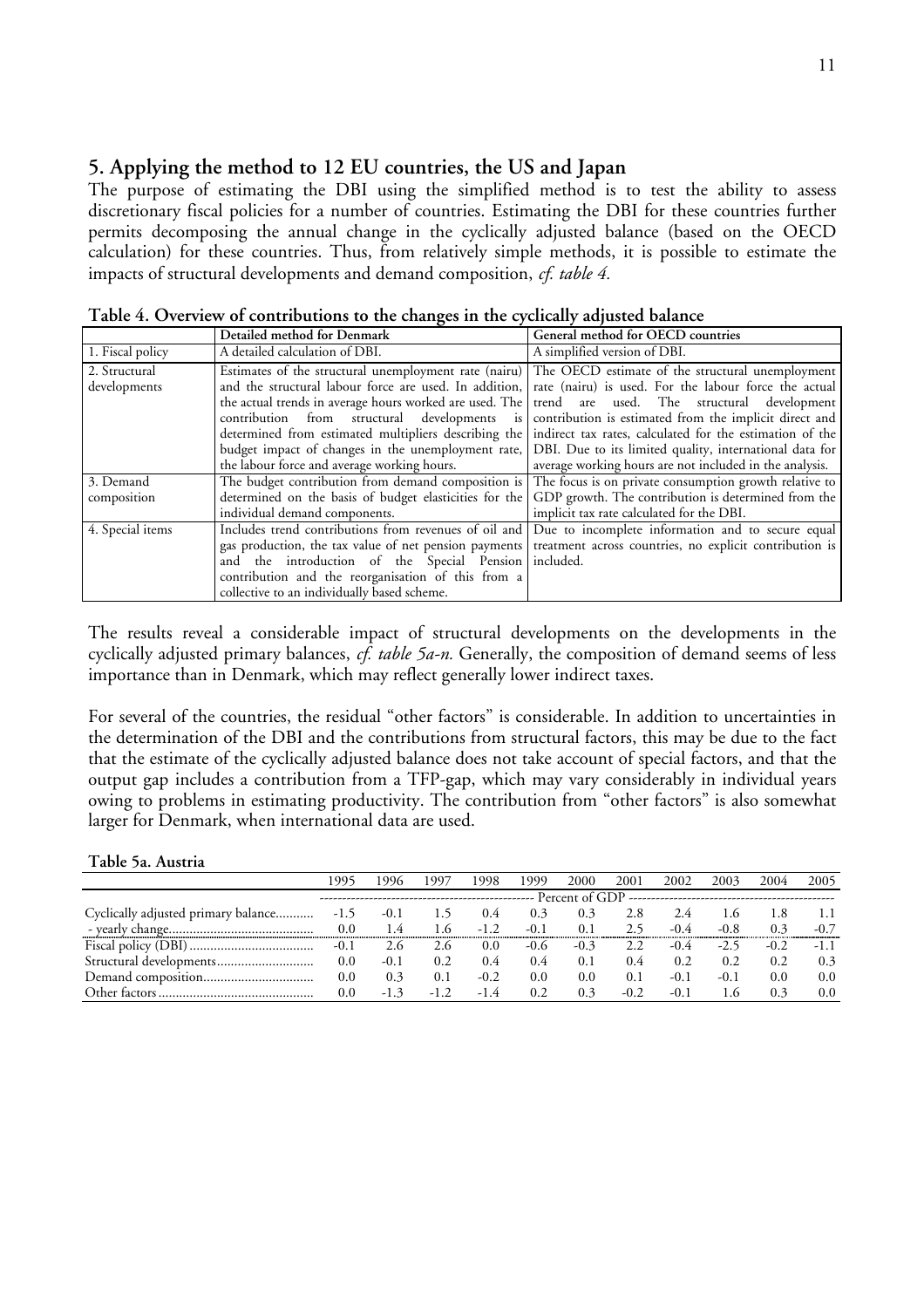## **Table 5b. Belgium**

|                                                   | 1995       | 1996       | 1997          | 1998          | 1999          | 2000                  | 2001          | 2002       | 2003       | 2004              | 2005          |
|---------------------------------------------------|------------|------------|---------------|---------------|---------------|-----------------------|---------------|------------|------------|-------------------|---------------|
|                                                   |            |            |               |               |               | Percent of GDP        |               |            |            |                   |               |
| Cyclically adjusted primary balance               | 5.2        | 6.1        | 6.1           | 6.9           | 5.8           | 5.3                   | 6.1           | 6.1        | 6.3        | 5.4               | 4.5           |
|                                                   | 0.2        | 0.9        | 0.1           | 0.7           | $-1.0$        | $-0.5$                | 0.7           | 0.0        | 0.2        | $-0.9$            | $-0.9$        |
|                                                   | 0.0        | 0.5        | 0.7           | 0.6           | $-1.2$        | $-1.2$                | $-0.8$        | $-0.2$     | $-1.6$     | 0.2               | $-0.7$        |
| Structural developments                           | 0.3        | 0.1        | 0.2           | 0.7           | 0.2           | 0.1                   | 0.5           | 0.2        | 0.2        | 0.2               | 0.2           |
|                                                   | 0.0        | 0.2        | $-0.2$        | 0.0           | $-0.1$        | 0.1                   | 0.1           | 0.0        | 0.1        | $-0.1$            | $-0.1$        |
|                                                   | 0.0        | 0.1        | $-0.7$        | $-0.6$        | 0.1           | 0.6                   | 0.9           | 0.0        | 1.6        | $-1.1$            | $-0.4$        |
|                                                   |            |            |               |               |               |                       |               |            |            |                   |               |
| Table 5c. Denmark (simple method using OECD data) |            |            |               |               |               |                       |               |            |            |                   |               |
|                                                   | 1995       | 1996       | 1997          | 1998          | 1999          | 2000                  | 2001          | 2002       | 2003       | 2004              | 2005          |
|                                                   |            |            |               |               |               | Percent of GDP        |               |            |            |                   |               |
| Cyclically adjusted primary balance               | 0.8        | 1.6        | 2.4           | 2.6           | 4.4           | 3.0                   | 3.3           | 2.8        | 3.4        | 3.0               | 2.6           |
|                                                   | $-0.2$     | 0.8        | 0.8           | 0.2           | 1.8           | $-1.4$                | 0.3           | $-0.5$     | 0.6        | $-0.4$            | $-0.4$        |
|                                                   | 0.1        | 0.0        | 0.5           | 0.6           | 1.2           | $-0.1$                | 0.1           | $-0.4$     | 0.0        | $-0.8$            | 0.1           |
| Structural developments                           | 0.8        | 0.5        | 0.4           | 0.2           | 0.5           | 0.1                   | 0.1           | 0.3        | 0.1        | 0.2               | 0.1           |
|                                                   | $-0.2$     | $-0.1$     | 0.0           | 0.0           | $-0.2$        | $-0.7$                | $-0.2$        | 0.0        | 0.1        | 0.2               | 0.0           |
|                                                   | $-0.8$     | 0.3        | $-0.1$        | $-0.6$        | 0.2           | $-0.7$                | 0.3           | $-0.4$     | 0.5        | $-0.1$            | -0.6          |
| Table 5d. Germany                                 |            |            |               |               |               |                       |               |            |            |                   |               |
|                                                   | 1995       | 1996       | 1997          | 1998          | 1999          | 2000                  | 2001          | 2002       | 2003       | 2004              | 2005          |
|                                                   |            |            |               |               |               | Percent of GDP        |               |            |            |                   |               |
| Cyclically adjusted primary balance               | 0.3        | 0.6        | 1.3           | 1.7           | 2.0           | 1.4                   | 0.0           | $-0.2$     | 0.3        | 0.7               | 1.0           |
|                                                   | $-0.7$     | 0.3        | 0.7           | 0.3           | 0.4           | $-0.6$                | $-1.4$        | $-0.2$     | 0.5        | 0.3               | 0.3           |
|                                                   | 0.0        | 1.0        | 1.3           | 0.2           | 0.1           | 0.3                   | $-1.5$        | $-0.3$     | 0.6        | 0.4               | 0.5           |
| Structural developments                           | $-0.1$     | 0.1        | 0.2           | 0.2           | 0.1           | 0.3                   | 0.2           | 0.0        | $-0.1$     | $-0.1$            | 0.1           |
|                                                   | 0.0        | 0.1        | 0.1           |               | 0.2           |                       | 0.1           | $-0.2$     | 0.0        | $-0.1$            | 0.0           |
|                                                   | $-0.6$     | $-0.9$     | $-0.8$        | 0.0<br>0.0    | $-0.1$        | 0.1<br>-1.4           | $-0.2$        | 0.2        | 0.0        | 0.1               | $-0.3$        |
|                                                   |            |            |               |               |               |                       |               |            |            |                   |               |
|                                                   |            |            |               |               |               |                       |               |            |            |                   |               |
| Table 5e. Spain                                   |            |            |               |               |               |                       |               |            |            |                   |               |
|                                                   | 1995       | 1996       | 1997          | 1998          | 1999          | 2000                  | 2001          | 2002       | 2003       | 2004              | 2005          |
|                                                   |            |            |               |               |               | Percent of GDP        |               |            |            |                   |               |
| Cyclically adjusted primary balance               | $-0.2$     | 1.7        | 2.4           | 1.6           | 2.3           | 1.6                   | 2.3           | 2.6        | 2.7        | 2.6               | 2.8           |
|                                                   | 0.1        | 1.9        | 0.8           | $-0.8$        | 0.7           | $-0.7$                | 0.6           | 0.3        | 0.2        | $-0.1$            | 0.2           |
|                                                   | $-0.7$     | 1.6        | 0.9           | $-1.5$        | $-0.1$        | $-0.9$                | $-0.8$        | $-0.3$     | $-0.8$     | $-0.9$            | $-0.5$        |
|                                                   | 0.6        | 0.6        | 0.7           | 0.6           | 0.8           | 0.9                   | 0.8           | 0.8        | 0.8        | 0.7               | 0.6           |
| Structural developments                           | $-0.1$     | 0.0        | $-0.1$        | 0.0           | 0.0           | $-0.1$                | $-0.1$        | 0.0        | $-0.1$     | $-0.1$            | 0.0           |
|                                                   | 0.3        | $-0.3$     | $-0.8$        | 0.1           | 0.0           | -0.6                  | 0.7           | $-0.2$     | 0.2        | 0.1               | 0.1           |
|                                                   |            |            |               |               |               |                       |               |            |            |                   |               |
| Table 5f. Finland                                 |            |            |               |               |               |                       |               |            |            |                   |               |
|                                                   | 1995       | 1996       | 1997          | 1998          | 1999          | 2000                  | 2001          | 2002       | 2003       | 2004              | 2005          |
|                                                   |            |            |               |               |               | Percent of GDP        |               |            |            |                   |               |
| Cyclically adjusted primary balance               | 2.3        | 2.8        | 2.8           | 4.4           | 4.5           | 7.5                   | 6.2           | 5.1        | 3.2        | 2.3               | 1.8           |
|                                                   | 0.1        | 0.5        | 0.0           | 1.6           | 0.1           | 2.9                   | $-1.2$        | $-1.2$     | $-1.9$     | $-0.9$            | $-0.6$        |
|                                                   | 1.0        | 1.4        | 0.1           | 0.8           | $-0.3$        | 2.7                   | $-2.5$        | $-2.1$     | $-1.5$     | $-0.6$            | 0.1           |
| Structural developments                           | 0.0        | 0.1        | 0.2           | 0.6           | 0.9           | 0.5                   | 0.4           | 0.1        | $-0.1$     | $-0.1$            | 0.3           |
|                                                   | $-0.5$     | 0.2        | $-0.4$        | $-0.3$        | 0.2           | $-0.2$                | 0.2           | 0.2        | 0.4        | 0.0               | -0.1          |
|                                                   | $-0.5$     | $-1.3$     | 0.1           | 0.5           | $-0.7$        | $-0.1$                | 0.8           | 0.5        | $-0.6$     | $-0.2$            | $-0.9$        |
| Table 5g. France                                  |            |            |               |               |               |                       |               |            |            |                   |               |
|                                                   | 1995       | 1996       | 1997          | 1998          | 1999          | 2000                  | 2001          | 2002       | 2003       | 2004              | 2005          |
|                                                   |            |            |               |               |               | Percent of GDP ------ |               |            |            |                   |               |
| Cyclically adjusted primary balance               | $-1.4$     | 0.6        | 1.6           | 1.3           | 1.6           | 1.2                   | 1.0           | $-0.4$     | $-0.6$     | $-0.1$            | 0.2           |
|                                                   | 0.2        | 2.0        | 1.0           | $-0.3$        | 0.3           | $-0.5$                | $-0.2$        | $-1.4$     | $-0.1$     | 0.4               |               |
|                                                   |            |            |               |               |               |                       |               |            |            |                   | 0.3           |
|                                                   | $-0.3$     | 0.5        | 0.6           | 0.3           | 0.1           | $-0.5$                | $-0.2$        | $-2.1$     | $-1.0$     | 0.1               | 0.2           |
| Structural developments                           | 0.1        | 0.4        | 0.3           | 0.5           | 0.5           | 0.4                   | 0.3           | 0.4        | 0.2        | 0.2               | $0.1\,$       |
|                                                   | 0.0<br>0.4 | 0.1<br>1.0 | $-0.3$<br>0.3 | 0.0<br>$-1.1$ | 0.0<br>$-0.3$ | $-0.1$<br>$-0.3$      | 0.1<br>$-0.3$ | 0.0<br>0.4 | 0.2<br>0.4 | $-0.1$<br>$0.2\,$ | $-0.1$<br>0.1 |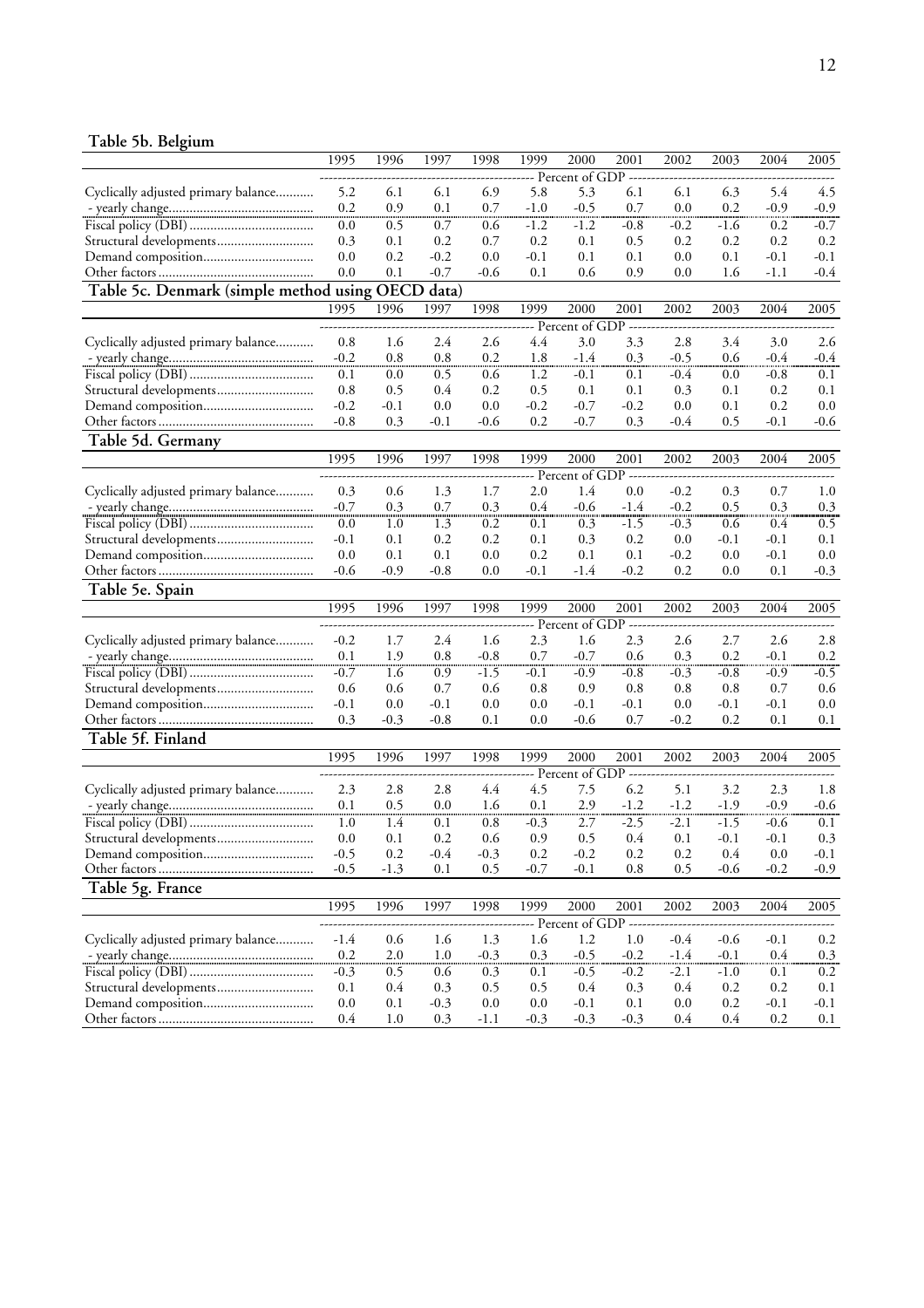## **Table 5h. United Kingdom**

|                                     | 1995       | 1996       | 1997       | 1998       | 1999          | 2000                    | 2001          | 2002          | 2003          | 2004             | 2005    |
|-------------------------------------|------------|------------|------------|------------|---------------|-------------------------|---------------|---------------|---------------|------------------|---------|
|                                     |            |            |            |            |               | Percent of GDP          |               |               |               |                  |         |
| Cyclically adjusted primary balance | $-1.8$     | $-0.4$     | 1.2        | 3.0        | 3.4           | 3.0                     | 2.1           | 0.1           | $-1.3$        | $-1.3$           | $-1.5$  |
|                                     | 1.0        | 1.5        | 1.6        | 1.8        | 0.4           | $-0.4$                  | $-0.9$        | $-2.0$        | $-1.4$        | 0.0              | $-0.1$  |
|                                     | 1.0        | 0.7        | 1.6        | 1.6        | -0.4          | $-0.7$                  | $-1.8$        | $-2.7$        | $-1.6$        | $-0.2$           | 0.0     |
| Structural developments             | 0.1        | 0.1        | 0.2        | 0.1        | 0.4           | 0.2                     | 0.2           | 0.3           | 0.3           | 0.2              | 0.2     |
|                                     | $-0.1$     | 0.1        | 0.0        | 0.1        | 0.1           | 0.1                     | 0.1           | 0.0           | $-0.2$        | 0.0              | $-0.1$  |
|                                     | $-0.1$     | 0.5        | $-0.3$     | 0.0        | 0.3           | 0.0                     | 0.6           | 0.3           | 0.0           | 0.0              | $-0.3$  |
| Table 5i. Ireland                   |            |            |            |            |               |                         |               |               |               |                  |         |
|                                     | 1995       | 1996       | 1997       | 1998       | 1999          | 2000                    | 2001          | 2002          | 2003          | 2004             | 2005    |
|                                     |            |            |            |            |               | Percent of GDP          |               |               |               |                  |         |
| Cyclically adjusted primary balance | 2.7        | 3.7        | 3.7        | 4.5        | 2.6           | 3.3                     | $-0.7$        | $-2.2$        | $-0.3$        | $-0.6$           | $-0.9$  |
|                                     | $-1.6$     | 0.9        | 0.1        | 0.8        | $-1.9$        | 0.7                     | $-4.0$        | $-1.5$        | 1.9           | $-0.3$           | $-0.3$  |
|                                     |            |            |            |            |               |                         |               |               |               |                  |         |
|                                     | $-2.5$     | $-0.6$     | $-1.0$     | $-1.2$     | $-0.7$        | $-0.9$                  | -4.0          | $-2.3$        | 0.6           | $-0.9$           | $-0.8$  |
| Structural developments             | 0.9        | 1.2        | 0.9        | 2.1        | 1.2           | 0.8                     | 0.7           | 0.5           | 0.4           | 0.4              | 0.4     |
|                                     | $-0.9$     | $-0.1$     | $-0.7$     | $-0.5$     | $-0.3$        | $-0.2$                  | $-0.2$        | $-0.4$        | 0.5           | 0.0              | $-0.1$  |
|                                     | 1.0        | 0.4        | 0.8        | 0.3        | $-2.1$        | 1.0                     | $-0.5$        | 0.6           | 0.4           | 0.2              | 0.2     |
| Table 5j. Italy                     |            |            |            |            |               |                         |               |               |               |                  |         |
|                                     | 1995       | 1996       | 1997       | 1998       | 1999          | 2000                    | 2001          | 2002          | 2003          | 2004             | 2005    |
|                                     |            |            |            |            |               | Percent of GDP          |               |               |               |                  |         |
| Cyclically adjusted primary balance | 3.7        | 4.4        | 6.5        | 5.1        | 4.7           | 3.9                     | 3.1           | 3.2           | 3.1           | 2.6              | 1.8     |
|                                     | 1.1        | 0.7        | 2.1        | $-1.4$     | $-0.3$        | $-0.8$                  | $-0.9$        | 0.2           | $-0.1$        | $-0.5$           | $-0.8$  |
|                                     | 1.0        | $-1.1$     | 0.7        | $-0.7$     | $-0.4$        | -1.4                    | $-1.7$        | $-0.9$        | $-2.6$        | 0.0              | $-0.5$  |
| Structural developments             | 0.0        | 0.1        | 0.2        | 0.3        | 0.3           | 0.4                     | 0.3           | 0.3           | 0.2           | 0.1              | 0.3     |
|                                     | 0.0        | $-0.1$     | 0.1        | 0.1        | 0.2           | 0.0                     | $-0.1$        | 0.0           | 0.1           | 0.0              | 0.1     |
|                                     | 0.1        | 1.7        | 1.1        | $-1.2$     | $-0.5$        | 0.2                     | 0.7           | 0.7           | 2.3           | $-0.6$           | $-0.7$  |
| Table 5k. Netherlands               |            |            |            |            |               |                         |               |               |               |                  |         |
|                                     | 1995       | 1996       | 1997       | 1998       | 1999          | 2000                    | 2001          | 2002          | 2003          | 2004             | 2005    |
|                                     |            |            |            |            |               | Percent of GDP          |               |               |               |                  |         |
| Cyclically adjusted primary balance | 0.4        | 2.5        | 2.6        | 2.1        | 2.4           | 2.2                     | 1.0           | 0.6           | 0.6           | 1.0              | 1.0     |
|                                     | $-0.7$     | 2.1        | 0.1        | $-0.5$     | 0.3           | $-0.2$                  | $-1.3$        | $-0.4$        | 0.0           | 0.4              | 0.0     |
|                                     | $-1.7$     | 0.2        | 0.0        | $-0.2$     | 1.2           | 0.1                     | $-3.0$        | -1.9          | $-1.3$        | 0.4              | $-0.4$  |
| Structural developments             | 0.7        | 0.6        | 0.8        | 0.7        | 0.6           | 0.4                     | 0.6           | 0.5           | 0.2           | 0.3              | 0.4     |
|                                     | $-0.1$     | 0.2        | $-0.1$     | 0.1        | 0.1           | $-0.1$                  | $-0.1$        | 0.0           | $-0.2$        | $-0.2$           | 0.0     |
|                                     | 0.4        | 1.2        | $-0.6$     | $-1.1$     | $-1.6$        | $-0.7$                  | 1.2           | 1.0           | 1.3           | 0.0              | 0.0     |
|                                     |            |            |            |            |               |                         |               |               |               |                  |         |
| Table 51. Sweden                    |            |            |            |            |               |                         |               |               |               |                  |         |
|                                     | 1995       | 1996       | 1997       | 1998       | 1999          | 2000                    | 2001          | 2002          | 2003          | 2004             | 2005    |
|                                     |            |            |            |            |               | Percent of GDP          |               |               |               |                  |         |
| Cyclically adjusted primary balance | $-3.6$     | 1.1        | 2.8        | 4.2        | 3.3           | 4.4                     | 3.4           | 0.5           | 0.6           | 0.0              | 0.2     |
|                                     | 1.5        | 4.7        | 1.7        | 1.4        | $-0.9$        | 1.2                     | -1.1          | $-2.9$        | 0.2           | $-0.6$           | 0.2     |
|                                     | 2.5        | 5.2        | 3.2        | 0.8        | $-0.3$        | 0.1                     | $-3.3$        | $-3.4$        | 0.0           | $-0.7$           | 0.0     |
| Structural developments             | 0.5        | $-0.3$     | $-0.6$     | 0.0        | 0.7           | 0.7                     | 0.7           | 0.1           | 0.4           | 0.3              | 0.3     |
|                                     | $-0.6$     | 0.1        | 0.1        | $-0.1$     | $-0.1$        | 0.1                     | $-0.1$        | $-0.1$        | 0.1           | $-0.1$           | $-0.1$  |
|                                     | $-1.0$     | $-0.3$     | $-0.9$     | 0.7        | $-1.3$        | 0.2                     | 1.6           | 0.4           | $-0.3$        | $-0.1$           | $0.0\,$ |
| Table 5m. Japan                     |            |            |            |            |               |                         |               |               |               |                  |         |
|                                     | 1995       | 1996       | 1997       | 1998       | 1999          | 2000                    | 2001          | 2002          | 2003          | 2004             | 2005    |
|                                     |            |            |            |            |               | -- Percent of GDP ----- |               |               |               |                  |         |
| Cyclically adjusted primary balance | $-3.2$     | $-4.0$     | $-2.8$     | $-3.8$     | $-5.2$        | $-5.7$                  | $-4.2$        | $-5.6$        | $-5.9$        | $-5.3$           | $-5.1$  |
|                                     | $-0.9$     | $-0.7$     | 1.1        | $-1.0$     | $-1.3$        | $-0.6$                  | 1.6           | $-1.4$        | $-0.3$        | 0.6              | $0.1\,$ |
|                                     | $-0.3$     | $-0.6$     | 1.2        | $-1.1$     | $-0.2$        | 0.8                     | 0.5           | $-2.2$        | 0.3           | 0.7              | $0.3\,$ |
|                                     |            |            |            |            |               |                         |               |               |               |                  | $0.0\,$ |
|                                     |            |            |            |            |               |                         |               |               |               |                  |         |
| Structural developments             | 0.0<br>0.0 | 0.1<br>0.0 | 0.2<br>0.0 | 0.0<br>0.1 | $-0.1$<br>0.1 | $-0.1$<br>$-0.1$        | $-0.1$<br>0.1 | $-0.2$<br>0.1 | $-0.1$<br>0.0 | $-0.1$<br>$-0.1$ | $-0.1$  |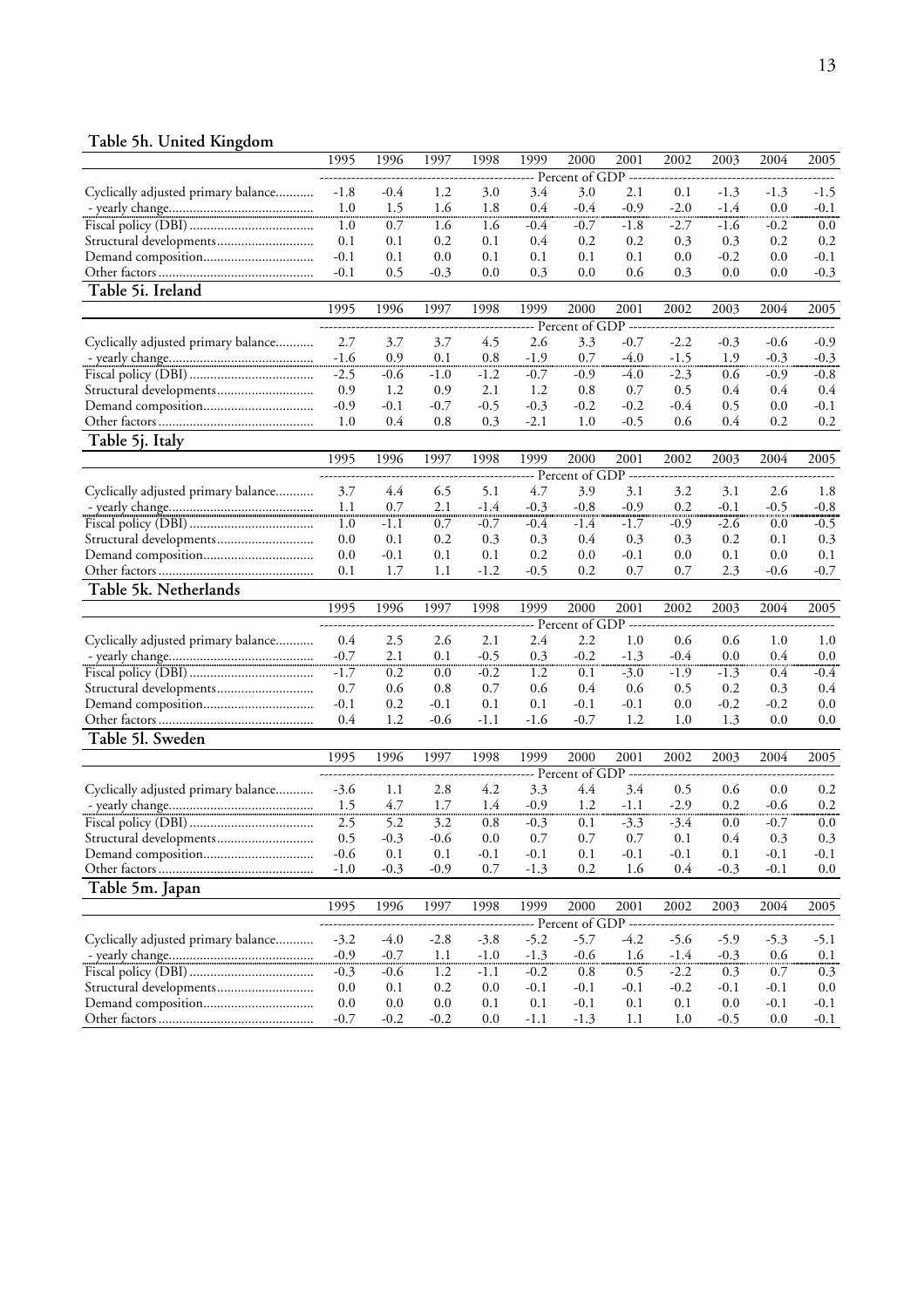#### **Table 5n. United States**

|                                     |        | 996           | -997 | 1998 | 999    | 2000                                    | 2001   | 2002   | 2003   | 2004          | 2005   |
|-------------------------------------|--------|---------------|------|------|--------|-----------------------------------------|--------|--------|--------|---------------|--------|
|                                     |        |               |      |      |        | Percent of GDP ------------------------ |        |        |        |               |        |
| Cyclically adjusted primary balance | 0.6    | 1.3           | 2.3  | 3.2  | 3.0    | 3.7                                     | 2.4    | $-0.9$ |        | $-2.8$        | $-1.9$ |
|                                     | 0.7    | 0.6           | 1.0  | 0.9  | $-0.2$ | 0.7                                     | $-1.4$ | $-3.2$ | $-1.6$ | $-0.4$        | 0.9    |
|                                     | $-0.2$ | 0.3           | 0.4  | 0.1  | $-0.7$ | $-0.3$                                  | $-1.8$ | $-3.3$ | $-1.7$ | $-0.6$        | 0.7    |
|                                     | 0.3    | $0.4^{\circ}$ | 0.5  | 0.3  | 0.4    | 0.7                                     | 0.3    | 0.2    | 0.3    | 0.2           | 0.5    |
|                                     | 0.0    | 0.0           | 0.0  | 0.0  | 0.1    | 0.1                                     | 0.1    | 0.1    | 0.0    | $0.0^{\circ}$ | 0.0    |
|                                     | 0.6    | 0.0           | 0.1  | 0.5  | 0.1    | 0.2                                     | 0.0    |        | $-0.2$ | $0^{\circ}$   | $-0.2$ |

Data: OECD Economic Outlook 75, June 2004.

Note: Population data is taken from the OECD Labour Statistics and wage increases is taken from the BLS database.

To illustrate the difference between the estimated discretionary policies using the bottom-up and the top-down method, respectively, the calculated DBI for each country is compared to the annual change in the cyclically adjusted primary balance, *cf. figure 2*. Just as in the Danish case, there are significant differences in the results of the two approaches to measure the fiscal policy impact.



**Figure 2. DBI and change in den cyclically adjusted balance, 1995-2005**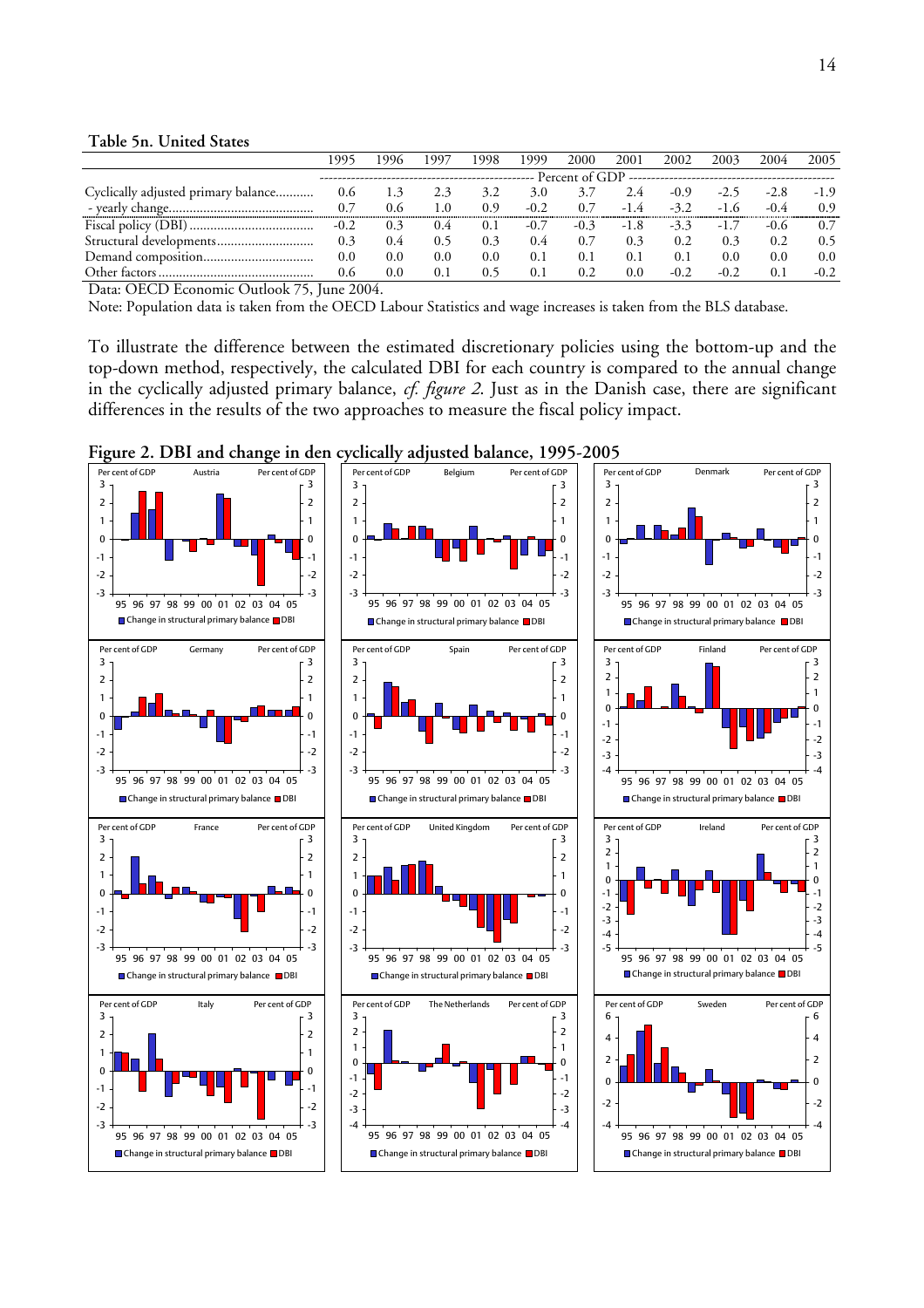

Data: OECD Economic Outlook 75, June 2004.

Note: Population data is taken from the OECD Labour Statistics and wage increases is taken from the BLS database.